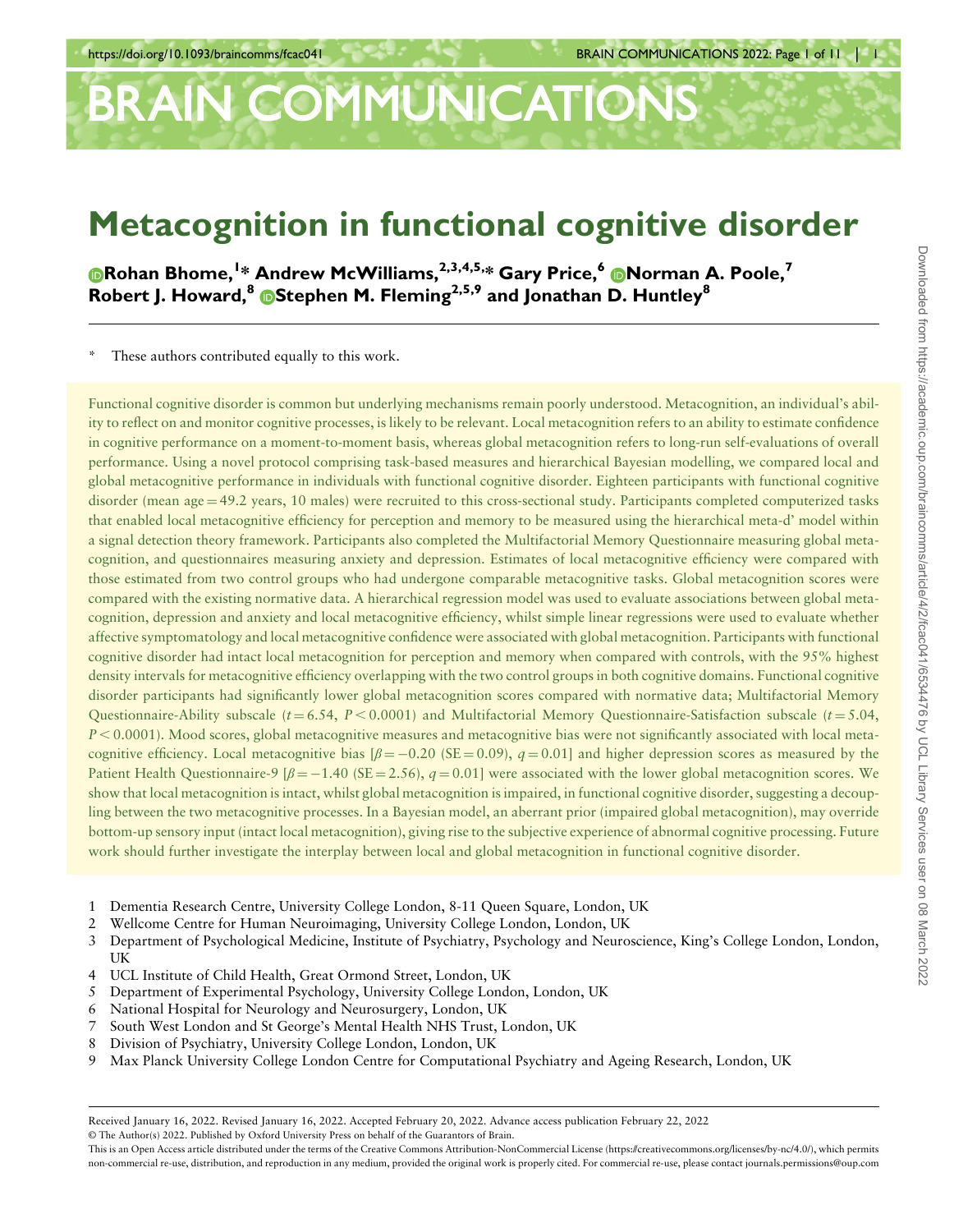Correspondence to: Dr Rohan Bhome Dementia Research Centre University College London 8-11 Queen Square, WC1N 3AR, UK E-mail: [rohan.bhome@ucl.ac.uk](mailto:rohan.bhome@ucl.ac.uk)

Keywords: functional cognitive disorder; metacognition; signal detection theory; depression; Bayesian model

Abbreviations:  $FCD =$  functional cognitive disorder;  $GAD - 7 =$  Generalised Anxiety Disorder-7;  $HDI =$  high-density interval; MMQ = Multifactorial Memory Questionnaire; M-ratio = meta-d'/d' ratio; PHQ-9 = Patient Health Questionnaire-9; SPEs = self-performance estimates



## Introduction

<span id="page-1-2"></span><span id="page-1-1"></span><span id="page-1-0"></span>Functional cognitive disorder (FCD) is an increasingly recognized condition and is seen in up to 25% of patients in cog-nitive assessment services.<sup>[1](#page-9-0)</sup> FCD is characterized by persistent and distressing cognitive symptoms that cause significant difficulty and cannot be explained by another disorder. $1,2$  Of note, patients with FCD may have co-morbid functional disorders and affective illnesses, but cognitive symptoms are in excess of those expected due to any comorbidities. A canonical and often distinguishing diagnostic feature of FCD is cognitive internal inconsistency, which refers to a discrepancy between the individual's subjective appraisal of their cognitive performance compared with objective evidence about that performance, as well as differences in cognitive performance under automatic and explicit control. $^{2}$  $^{2}$  $^{2}$  Metacognition, the ability of an individual to reflect on and monitor their own cognitive processes,  $3,4$  has been posited as a key mechanism contributing to cognitive internal inconsistency.[1,5](#page-9-0)–[8](#page-10-0)

<span id="page-1-4"></span>The exact role of metacognitive processing in FCD remains poorly understood. Theoretical frameworks distinguish between two aspects of metacognition, global and local and evidence from behavioural experiments suggests that performance in one can modulate the other.<sup>[9](#page-10-0)</sup> Global metacognition refers to self-performance estimates (SPEs) about overall task performance, and in FCD these may be shaped by self-evaluation of cognitive performance, emotions associated with cognitive ability and perceived control over cognitive functioning[.7,10](#page-10-0) Global metacognition, measured using subjective rating tools, has been shown to be altered in people with  $FCD.^{7,11,12}$  $FCD.^{7,11,12}$  $FCD.^{7,11,12}$ 

<span id="page-1-5"></span><span id="page-1-3"></span>Local metacognition—the ability to track changes in moment-to-moment cognitive performance—is focused on the appraisal of individual cognitive decisions as opposed to the evaluation of overall cognitive performance. Local metacognition can be characterized by two key parameters metacognitive bias and metacognitive sensitivity. Metacognitive bias describes an individual's average confidence level in their task performance, regardless of whether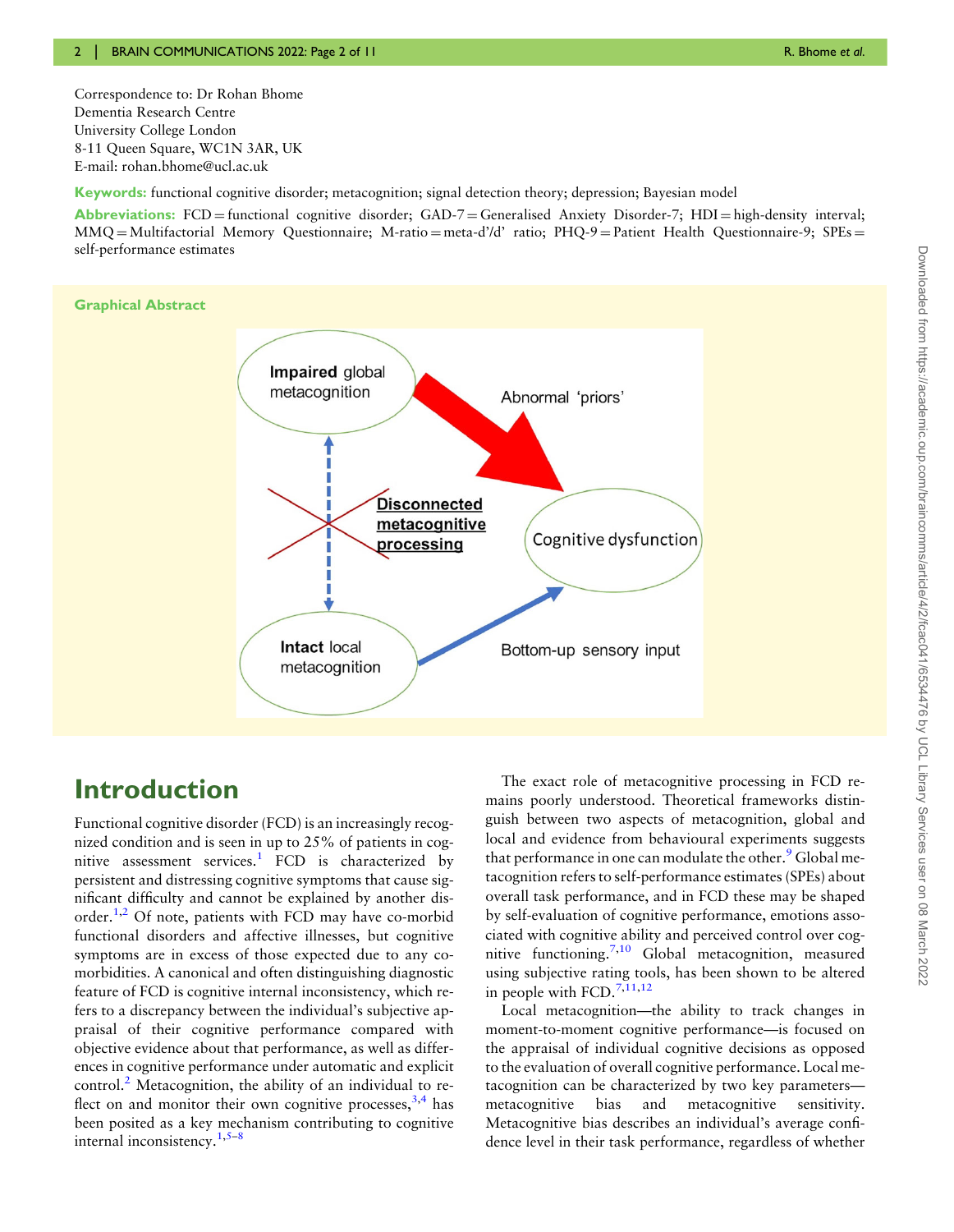<span id="page-2-1"></span>their judgments are objectively correct or incorrect—and therefore overlaps conceptually with notions of global metacognition. In contrast, metacognitive sensitivity refers to the ability to distinguish between correct and incorrect decisions using confidence ratings. This construct can be objectively quantified through a combination of task-based measures and Type 2 signal detection theory.<sup>[13](#page-10-0)-[15](#page-10-0)</sup> However, metrics of metacognitive sensitivity are known to be confounded by variation in first-order cognitive performance and by an individual's bias to give generally positive or negative confi-dence ratings.<sup>[13](#page-10-0)</sup> This has led to the development of modelbased measures of metacognitive 'efficiency', such as meta-d'/d', which characterize the level of metacognitive sen-sitivity relative to a particular level of task performance.<sup>[15](#page-10-0)</sup> Local metacognitive efficiency is likely to be relevant in FCD for two reasons. First, it is considered to play a role in directly modulating global metacognition which, $9$  as men-tioned above, is itself distorted in FCD.<sup>[7,11,12](#page-10-0)</sup> Second, it likely regulates the expression of core symptoms of FCD, including increased but poorer quality monitoring for cognitive lapses,  $6,7$  $6,7$  and misinterpretation of what may, in fact, be attentional lapses.<sup>[16](#page-10-0)</sup>

<span id="page-2-3"></span><span id="page-2-2"></span><span id="page-2-0"></span>In this study, we evaluated and compared global and local metacognition in FCD participants. Whilst global metacognition has previously been evaluated in people with  $FCD$ ,  $7,11,12$  ours is the first study to objectively measure local metacognition by using a novel protocol comprising task-based measures and hierarchical Bayesian modelling.<sup>[13,17,18](#page-10-0)</sup> We compared local metacognition in FCD with two healthy control groups constructed from previously collected data[.19,20](#page-10-0) In addition, we investigated whether depression and anxiety were associated with measures of global and local metacognition. Our primary hypothesis was that global and local metacognition are coupled and so both would be impaired in people with FCD. Secondarily, we hypothesized that symptoms of depression and anxiety may predict lower global self-confidence when giving metacognitive ratings, be-cause the negative cognitions that arise in these conditions<sup>[21](#page-10-0)</sup> would affect individuals' appraisal of their cognitive performance.

## <span id="page-2-6"></span>Materials and methods

#### **Participants**

Eighteen participants [aged 24–66 years, mean 49.22  $(SD = 13.55)$ ; eight females] with an established diagnosis of FCD were recruited from two tertiary neuropsychiatric clinical services [National Hospital for Neurology and Neurosurgery (NHNN) (University College London Hospitals NHS Trust) and South West London and St George's Mental Health Trust] between April 2019 and February 2020. Thirty potential participants were contacted in this period, and though not objectively evaluated, there were no noticeable differences in terms of clinical characteristics between those who participated and those who did not.

Participants provided informed consent, which was obtained according to the Declaration of Helsinki principles for medical research.

#### Inclusion criteria

Inclusion criteria were age 18 or above, a diagnosis of FCD and provision of informed consent to participate in the study. The diagnosis of FCD was made in a tertiary specialist neuropsychiatry service (including assessment by a consultant neuropsychiatrist with expertise in this area) and based on the following criteria<sup>[2](#page-9-0)</sup>: (i) the presence of one or more symptoms of impaired cognitive function causing clinically significant distress and/or impairment in functioning, (ii) evidence of cognitive internal inconsistency (see 'Introduction' section) and (iii) symptoms of impaired cognitive functioning that cannot be accounted for by an alternative medical condition. Patients with a diagnosis of probable or possible neurodegenerative disorder on the basis of neuroimaging, neuropsychological and clinical assessment were excluded, as were patients with a primary psychiatric disorder such as schizophrenia, bipolar affective disorder and personality disorder. Patients with co-morbid depression or anxiety were included if it was judged to be mild in severity and the cognitive symptoms were considered well in excess of those known to occur in those conditions.

#### Comparison groups

<span id="page-2-4"></span>One group (Control Group  $1$ )<sup>[19](#page-10-0)</sup> was drawn retrospectively from a large ( $n = 304$ ) web study of healthy volunteers, recruited via the academic crowdsourcing site, Prolific ([https://www.proli](https://www.prolific.co/)fic.co/). Controls were matched by age alone, irrespective of gender, to the patient group, in the ratio of 3:1, respectively. The same tasks were undertaken as those completed by the FCD group, with an identical staircasing procedure used to control for first-order task performance, although there were some minor differences between task versions for the two groups, as the FCD group completed an earlier version of the tasks (see below).

A second control group (Control Group  $2)^{20}$  was formed by re-analysing previously published behavioural data from a neuroimaging study of healthy volunteers at New York University (NYU), undertaking tasks of a similar psychophysical structure to our own.

#### Local metacognition

<span id="page-2-5"></span>A task measuring metacognition for (working) memory and a task measuring metacognition for perception (vision) were administered. Each contained five mini-blocks of 20 trials, with each trial involving a two-alternative forced-choice task followed immediately by a metacognitive (confidence) rating, in line with standard task structures used in previous research.<sup>20</sup> An optional set of five practice trials before each set of 20 trials allowed participants to familiarize themselves with the first-order task and the confidence rating sliding scale.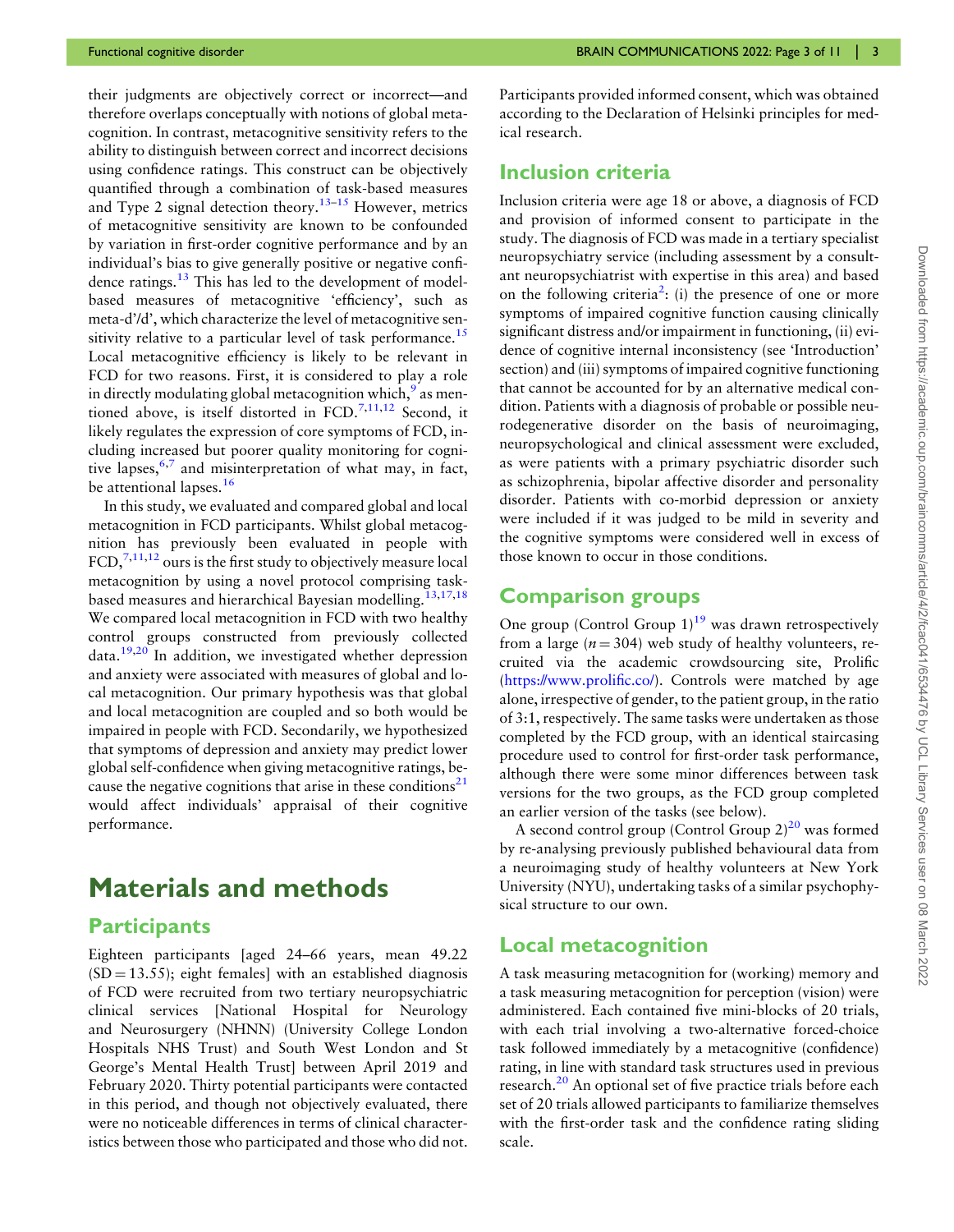In each recognition memory trial, an array of stimuli is presented for 2 seconds for memorization. A novel stimulus is then presented together with a stimulus from the memorization set, and the participant is asked to indicate which stimulus they had memorized. The subject is then asked, 'How confident are you?' and must make a metacognitive judgement using a sliding scale, which is marked with the labels at either end of 'complete guess' or 'absolutely certain' (Fig. 1). Task difficulty is staircased to increase subject motivation and control first-order performance, by increasing or decreasing the number of items in the stimulus sets presented for memorization. The staircase aims to keep task accuracy for each subject around 70–72%, by adjusting difficulty in response to changes in first-order task performance in line with established protocols.<sup>22</sup> When a subject gives an incorrect response, the task is made easier by one increment (decreasing by one the size of the memory stimulus set presented for memorization). When a subject gives two consecutive correct responses, the task is made more difficult by one increment (increasing by one the size of the memory stimulus set). The memory task undertaken by the FCD group employed stimuli, which were less visually appealing, with plain white, rather than coloured, stimuli. For each of the five memory task themes, there were 12 available stimuli for display to the FCD group, whereas the version used by the control group had 25 stimuli within each task theme.

In each perceptual discrimination trial, the subject is presented with an array of identical red and blue shapes for 3 seconds. Subjects are then asked whether there were more red or blue shapes. They then undertake the same

<span id="page-3-0"></span>metacognitive rating judgement as in the memory task, before moving onto the next perceptual trial (Fig. 1). The version given to the FCD group used less visually appealing stimuli and a first trial presenting 41 shapes of one colour and 25 of the other, whereas the control groups were shown 40 and 25. The difficulty was staircased by increasing or decreasing this difference, again aiming to converge the firstorder task accuracy of each subject to  $70-72\%$ .<sup>[22](#page-10-0)</sup> When a subject gives an incorrect response, the task is made easier by one increment (increasing the difference by one, through increasing the larger number of coloured shapes presented). When a subject gives two consecutive correct responses, the task is made more difficult by one increment (decreasing the difference by one, through decreasing the larger number of coloured shapes presented).

The first 20 trials from each task (memory and perception) were removed prior to analysis to allow for learning effects and the difficulty staircase used to calibrate task difficulty to stabilize. Trials where subjects took longer than 30 seconds to respond to any instruction were also removed.

#### Self-reported measures

<span id="page-3-1"></span>Global metacognition was measured using the Multifactorial Memory Questionnaire (MMQ).<sup>[23](#page-10-0)</sup> The MMQ has three subscales: MMQ-Ability measuring self-appraisal of memory ability, MMQ-Satisfaction measuring satisfaction and concern about memory and MMQ-Strategy which measures the use of compensatory strategies and cognitive aids in daily functioning. Lower scores in the first two subscales suggest



Figure 1 Task structure. Participants were tested on both recognition memory (left) and perceptual discrimination (right) tasks, In both tasks, participants are: (i) presented stimuli (for 2000 ms in the recognition memory task; 3000 ms in the perceptual discrimination task); (ii) asked to make an unspeeded two-alternative forced-choice based on presented stimuli and (iii) asked to make an unspeeded metacognitive judgement on a sliding scale.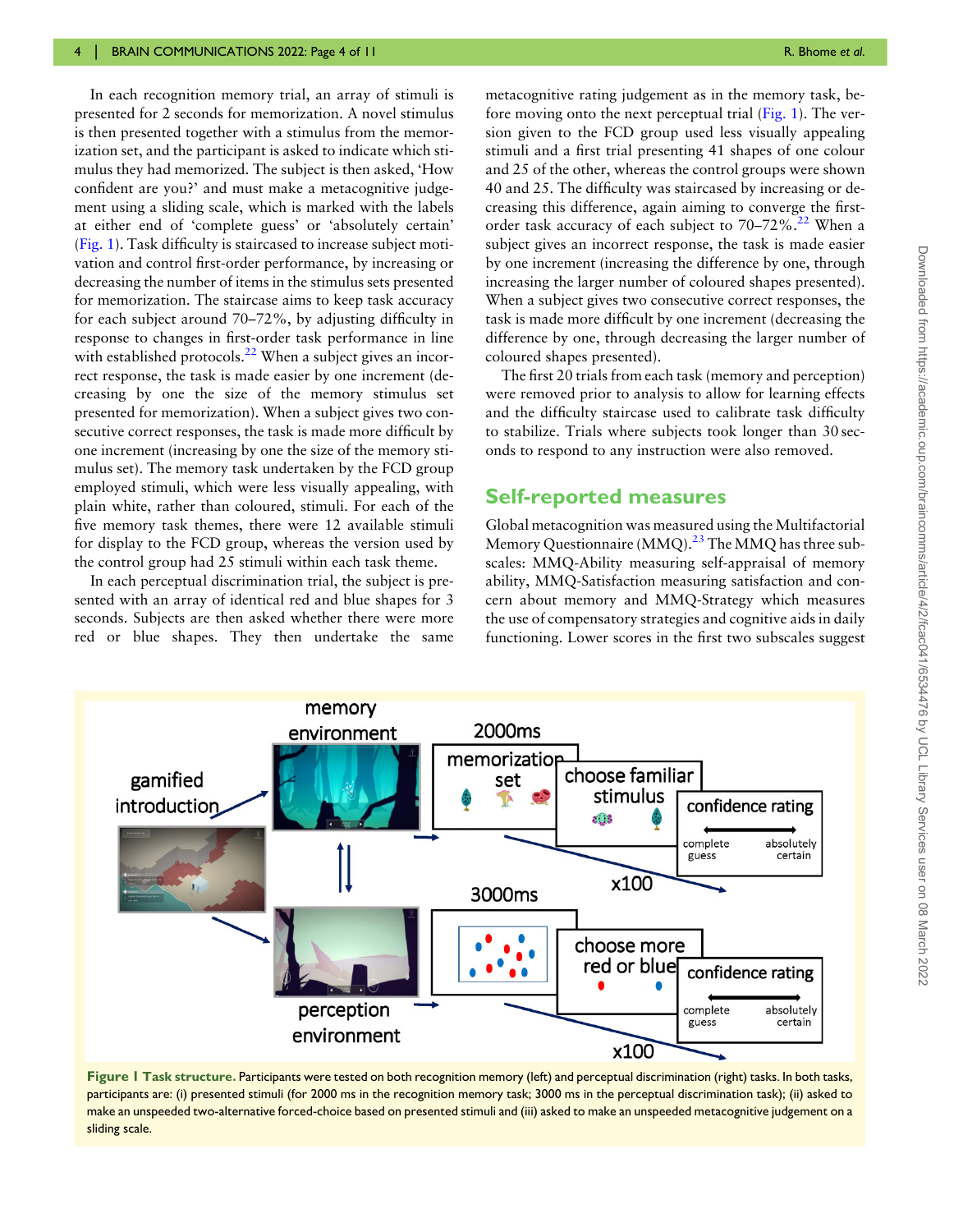lower global memory SPEs whilst higher scores in the MMQ-Strategy subscale indicate greater subjective use of memory strategies.

<span id="page-4-1"></span><span id="page-4-0"></span>The Patient Health Questionnaire-9  $(PHQ-9)^{24}$  $(PHQ-9)^{24}$  $(PHQ-9)^{24}$  and the Generalised Anxiety Disorder-7 (GAD-7)<sup>25</sup> scale were used to measure symptoms of depression and anxiety, respectively.

#### Statistical analysis

The IBM SPSS Version 22 was used to calculate descriptive statistics for study variables including age, MMQ subscale scores, PHQ-9 and GAD-7. The MMQ subscale scores in our study for FCD patients were compared with normative  $data<sup>26</sup>$  $data<sup>26</sup>$  $data<sup>26</sup>$  using independent *t*-tests.

To analyse local metacognitive data, the meta-d' model was used to calculate metacognitive efficiency within a signal detection theoretic framework.<sup>[15](#page-10-0)</sup> Meta-d' reflects an individual's metacognitive sensitivity, namely, how well a subject discriminates correct from incorrect responses. The meta-d'/d' ratio (M-ratio) is known as metacognitive efficiency, and quantifies metacognitive sensitivity (meta-d') relative to task performance (d'). An optimal value for metacognitive efficiency is therefore 1. Local metacognitive efficiency was calculated using a hierarchical Bayesian model as implemented within the hierarchical meta-d' (HMeta-d) toolbox<sup>[18](#page-10-0)</sup> in JAGS. This toolbox was developed with the aim of allowing robust estimates of local metacognitive efficiency in situations where limited per participant task data are available, such as in clinical populations. Hierarchical Bayesian modelling was used to generate group-level parameter estimates, thereby allowing direct inference on group comparisons (such as patients versus controls) whilst avoiding reliance on noisy point estimates of single-subject para-meters.<sup>[18](#page-10-0)</sup> Certainty on these parameters (the group-level M-ratios), was determined by computing the 95% highdensity interval (HDI) from the sampled estimates of posteriors.[27](#page-10-0) Metacognitive efficiency at the group level could thus be compared with existing data from healthy controls by computing the HDIs of the differences between the estimates of parameters obtained from each dataset.

<span id="page-4-4"></span><span id="page-4-3"></span>An extended version of the HMeta-d model (the RHMeta-d model) has been developed to hierarchically estimate regression parameters relating metacognitive efficiency to covariates of interest. $28$  Whilst capitalizing on the power of hierarchical estimation, the extended model avoids the problems encountered by post hoc regressions on hierarchical model parameters such as unwanted shrinkage to the group mean. This model was used to regress MMQ, PHQ-9 and GAD-7 scores on memory M-ratio. Although the hierarchical regression model was able to return a robust characterization of influences on metacognitive efficiency at the group level, the small numbers of trials  $(N = 80)$  completed by each individual subject meant that it was not possible to reliably identify individual-level M-ratios.

Associations of demographic characteristics, affective symptomatology and other metacognitive measures with <span id="page-4-2"></span>global metacognition, measured using MMQ-Ability, were evaluated using simple linear regression models. Covariates were not included because age and gender are known to not significantly affect MMQ subscale scores.<sup>[26](#page-10-0)</sup> Whilst measured and interpreted individually, for theoretical reasons there is likely to be a strong correlation between different MMQ subscales and so these were not included as covariates. A false discovery rate (FDR) correction was performed for the six dependent variables included in these analyses, using the Benjamini–Hochberg method.<sup>[29](#page-10-0)</sup>

<span id="page-4-5"></span>The M-ratio for memory was chosen rather than the M-ratio for perception in these analyses because the MMQ is most focussed on symptoms of memory impairment rather than symptoms concerning other types of cognition —thereby enabling a domain-specific evaluation of the interplay between local and global metacognition.

#### Missing data

For particular metacognitive tasks or questionnaire measures, participants were excluded if they could not tolerate or complete testing and this is highlighted in the 'Results'section. Analyses were performed on available data without imputation.

#### Ethical approval

Ethical approval (ref: 18/LO/1056) from NHS Health Research Authority and Health and Care Research Wales (HCRW) and London-South East Research Ethics Committee (REC) was granted to carry out this study using FCD patients. Ethical approval for the collection of data from healthy volunteers was given by the University College London Ethics Committee (ref: 12/0006).

#### Data availability

Data used in this study will be shared upon reasonable request to the corresponding author. All data and statistics generated from this study are presented.

## **Results**

#### Demographics, depression and anxiety scores

Of the 18 participants in this study, eight (44%) were female. The average age was 49.2 years (SD 13.6, range 24–62) ([Table 1\)](#page-5-0). Based on validated PHQ-9 cut-offs, 14 (82%) were in the depressed range, 3 (18%) with mild symptoms, 7 (41%) moderate, 3 (18%) moderately severe and 1 (6%) severe. Based on GAD-7 cut-offs, 10 (59%) of the participants were in the anxious range—7 (41%) with mild symptoms, 2 (12%) moderate and 1 (6%) severe symptoms of anxiety. Control Group  $1^{19}$  $1^{19}$  $1^{19}$  was matched for age and consisted of 54 individuals, with a mean age of 49.1 years (SD 13.3, range 24–62). Control Group  $2^{20}$  $2^{20}$  $2^{20}$  participants were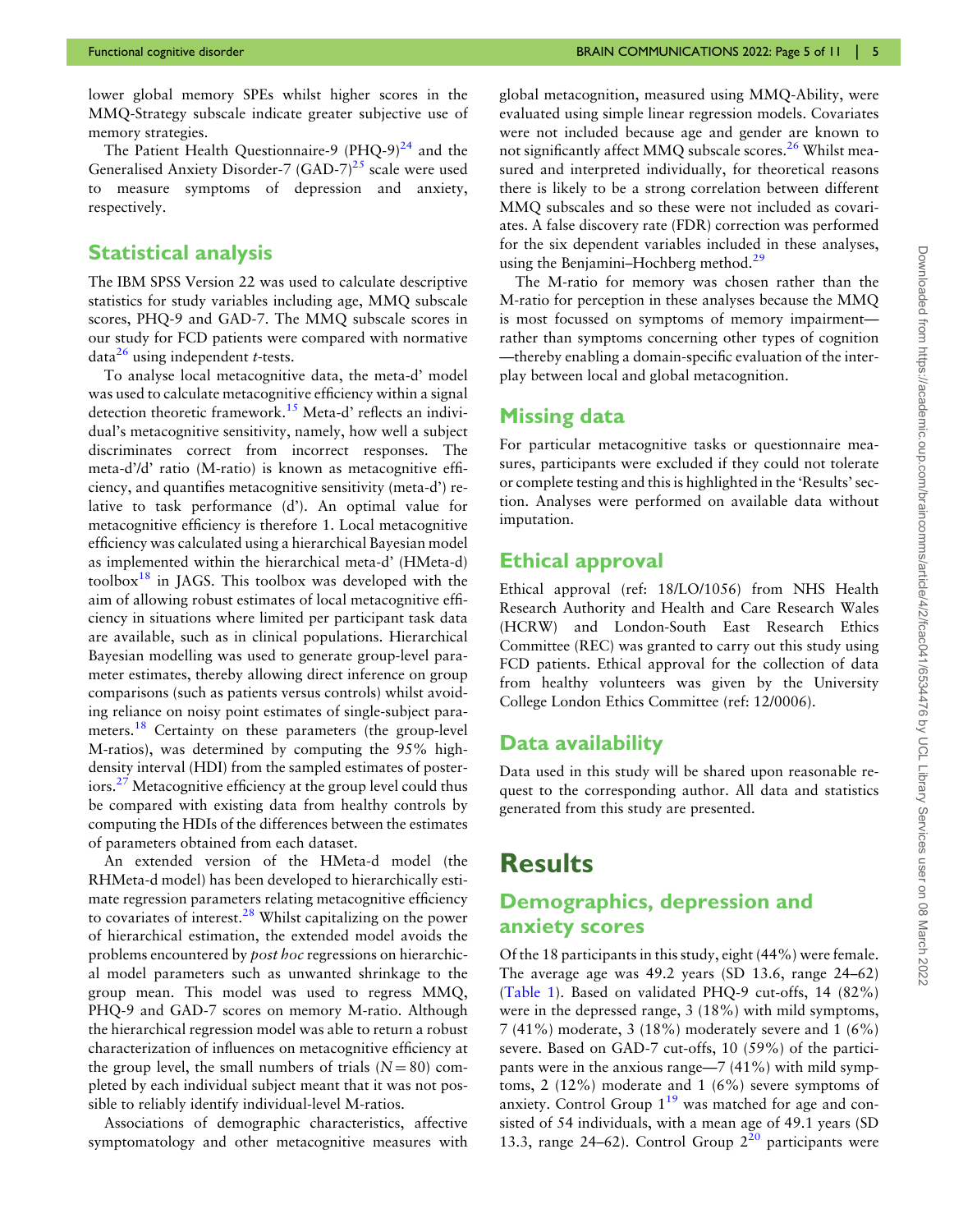|                               | FCD participants $(n = 18)$ |           | Normative data <sup>a</sup> ( $n = 401$ ) |           |                                    |
|-------------------------------|-----------------------------|-----------|-------------------------------------------|-----------|------------------------------------|
| <b>Attribute</b>              | Mean (SD)                   | Range     | Mean (SD)                                 | Range     | <b>Statistic</b> <sup>b</sup>      |
| Age                           | 49.2(13.6)                  | $24 - 66$ | 71.4(8.9)                                 | $39 - 91$ | $t = 10.08$ , df = 417, P < 0.0001 |
| Gender, male, n (%)           | 10(56)                      |           | 116(29)                                   |           | $x^2 = 5.81, P = 0.02$             |
| PHO-9°                        | 11.5(5.6)                   | $3 - 25$  |                                           |           |                                    |
| $GAD-7c$                      | 7.0(4.8)                    | $0 - 20$  |                                           |           |                                    |
| MMQ-Satisfaction <sup>c</sup> | 26.9(11.9)                  | $12 - 56$ | 43.9(13.7)                                | $7 - 72$  | $t = 5.04$ , df = 416, P < 0.0001  |
| MMQ-Ability <sup>c</sup>      | 30.4(14.7)                  | $12 - 50$ | $48.8$ (11.2)                             | $0 - 80$  | $t = 6.54$ , df = 416, P < 0.0001  |
| MMQ-Strategy <sup>c</sup>     | $36.8$ (11.9)               | $19 - 57$ | 37.3(10.4)                                | $1 - 64$  | $t = 0.19$ , df = 416, P = 0.85    |

<span id="page-5-0"></span>Table 1 Demographics, mood and global metacognitive characteristics of functional cognitive disorder participants compared with the normative sample

GAD-7, Generalised anxiety disorder-7; PHQ-9, Patient Health Questionnaire-9; MMQ, Multifactorial Memory Questionnaire. <sup>a</sup>Normative MMQ data.<sup>[23](#page-10-0)</sup>

<sup>b</sup>Independent t-tests (MMQ data and age) and χ<sup>2</sup> (gender) were used to compare FCD participants with normative MMQ data.<br><sup>c</sup>n — 17  $n = 17$ 

significantly younger ( $n = 30$ , mean 24.97, SD = 4.44, range 18–33) in comparison to the FCD study population  $(t =$ 9.04,  $df = 46$ ,  $P < 0.001$ ).

#### Local metacognition task

First-order task performance for each group is presented using the signal detection theory-derived metric d' (Table 2). The minimal inter-subject variability in d' indicates that task difficulty was appropriately titrated for each individual using staircases. Group-level parameters estimated for M-ratio were compared between FCD participants and the two control groups [\(Fig. 2](#page-6-0)). Analysis of perceptual metacognition data was undertaken for only 14 of the FCD participants: four were excluded for completing too few trials. The means of the posterior densities of group-level M-ratio estimates for FCD participants undertaking both the perceptual (0.62) and memory (1.31) tasks are very close to those found in the healthy Control Group 1 (0.56 and 1.13, respectively) and Control Group 2 (0.66 and 1.36). HDIs for the patient and control groups can be seen to be almost coincident, indicating no evidence of a difference in local metacognition between the groups (Table 2).

All three groups had better metacognitive efficiency for memory than for perceptual tasks, consistent with previous findings. For each group of participants, in order to generate a Bayesian probability that M-ratios differed between the domains, differences were calculated between the posteriors

from the analyses of the memory and of the perception task. This provided strong evidence for a difference, which was present in each of the three groups of participants (FCD:  $P = 0.9999$ ; Control Group 1:  $P = 1$ ; Control Group 2:  $P = 1$ ).

#### Global metacognition

We compared global metacognition scores in our FCD participants with existing, validated normative data (Table 1).[26](#page-10-0) The FCD sample was significantly younger than the normative population (mean  $= 71.4$ , SD  $= 8.9$ , range  $= 39-91$ )  $(P < 0.001)$ . Mean MMQ-Ability, a surrogate for global SPEs, was significantly lower in our study participants with FCD ( $n = 17$ , mean = 30.4, SD = 14.7, range = 12–50) compared with the normative sample ( $n = 401$ , mean = 48.8, SD  $= 11.2$ , range  $= 0-80$ ) ( $t = 6.54$ ,  $df = 416$ ,  $P < 0.0001$ ). MMQ-Satisfaction scores amongst FCD participants ( $n =$ 17, mean =  $26.9$ , SD = 11.9, range =  $12-56$ ) were also significantly lower, indicating greater dissatisfaction with and concern about memory performance than the normative sample  $(n = 401$ , mean = 43.9, SD = 13.7, range = 7–72)  $(t = 5.04, df = 416, P < 0.0001).$ 

#### Predictors of local and global metacognition

For the 17 FCD participants who completed questionnaire measures, two regressions were performed using the hierarchical

| Table 2 Measures of local metacognition |  |  |  |
|-----------------------------------------|--|--|--|
|-----------------------------------------|--|--|--|

|              | <b>Perception</b> |                         |                            | <b>Memory</b> |                         |                            |
|--------------|-------------------|-------------------------|----------------------------|---------------|-------------------------|----------------------------|
| <b>Group</b> | $\mathbf n$       | $\mathbf{d}^{\prime a}$ | M-ratio <sup>b</sup> (HDI) | $\mathbf n$   | $\mathbf{d}^{\prime a}$ | M-ratio <sup>b</sup> (HDI) |
| <b>FCD</b>   | 14 <sup>c</sup>   | 1.26(0.40)              | $0.62$ [0.39, 0.87]        | 8             | 1.03(0.19)              | 1.31(1.08, 1.56)           |
| Controls I   | 42                | 1.33(0.23)              | $0.56$ [0.43, 0.69]        | 54            | 1.14(0.21)              | 1.13(1.00, 1.26)           |
| Controls 2   | 24                | 1.13(0.35)              | $0.66$ [0.51, 0.82]        | 24            | 1.12(0.40)              | $1.36$ (1.17, 1.58)        |

FCD, functional cognitive disorder; HDI, 95% highest density interval of sampled M-ratios.

<sup>a</sup>d', a metric of objective task performance per participant: mean (SD).

<sup>b</sup>Metacognitive efficiency, calculated as meta-d'/d': mean (SD) of sampled group parameters.

 $c_{n} = 14$  because four participants were unable to complete an adequate number of perception trials.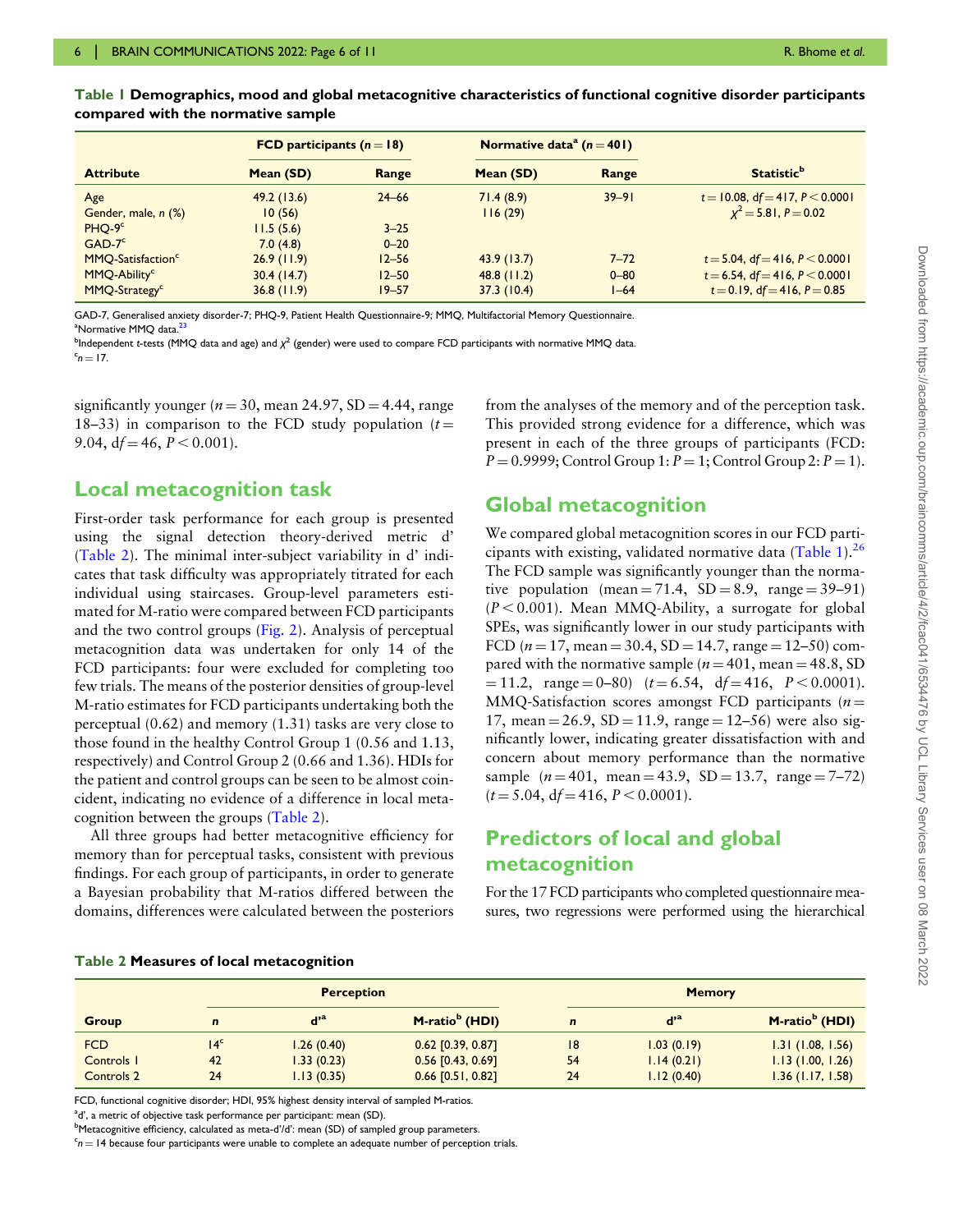<span id="page-6-0"></span>

Figure 2 Local metacognition is intact in FCD. Posterior densities of the estimates of group mean metacognitive efficiency (M-ratio) are shown for perception and memory, in FCD, Control Group 1 [healthy (web)] and Control Group 2 [healthy (NYU)]. Vertical bars show the 95% highest density interval for each M-ratio and dotted vertical bars the mean. Overlap between the HDIs across panels indicates that the FCD group has a similar level of local metacognitive efficiency compared with the controls in both domains.

model for memory M-ratio: one with metacognitive bias as the sole independent variable, and one with five covariates taken from the questionnaire measures (GAD-7, PHQ-9 and each MMQ subscale). The HDIs for our estimations of regression betas for each predictor all contained zero and

Table 3 Hierarchical multiple regression predicting memory metacognitive efficiency

| <b>Attribute</b>               | Mean sampled beta | HDI <sup>a</sup>    |
|--------------------------------|-------------------|---------------------|
| Regression 1 (five covariates) |                   |                     |
| $GAD-7$                        | 0.018             | $(-0.040, 0.074)$   |
| PHO-9                          | 0.011             | $(-0.049, 0.074)$   |
| <b>MMQ-Satisfaction</b>        | $-0.008$          | $(-0.036, 0.020)$   |
| <b>MMQ-Strategies</b>          | 0.003             | $(-0.020, 0.024)$   |
| <b>MMO-Ability</b>             | 0.010             | $(-0.011, 0.030)$   |
| Regression 2 (one covariate)   |                   |                     |
| Metacognitive bias             | $-0.00014$        | $(-0.0057, 0.0057)$ |

PHQ-9, Patient Health Questionnaire-9; GAD-7, Generalised Anxiety Disorder-7; MMQ, Multifactorial Memory Questionnaire.

<sup>a</sup>Sampled beta 95% Highest Density Interval. A 95% HDI, which did not span zero would provide evidence that the effect of that predictor on metacognitive efficiency differed significantly from zero.

therefore did not provide evidence for linear relationships (Table 3). However, given the small numbers of trials and subjects entering into this regression, we note a relatively strong underlying relationship would have been needed to override the hierarchical group prior to zero effect.

Simple linear regressions were used to evaluate predictors of global metacognition ([Fig. 3](#page-7-0)). More severe depression as measured by PHQ-9 was significantly associated with lower global SPEs as defined by the MMQ-Ability scores  $\beta$  =  $-1.40$  (SE = 2.56),  $q = 0.01$ ]. Greater satisfaction about memory performance was significantly associated with higher global SPEs  $\beta = 0.75$  (SE = 0.25),  $q = 0.02$ ] whilst a greater use of strategies was significantly associated with lower global SPEs  $\beta = -0.91$  (SE = 0.21),  $q = 0.01$ ] ([Table 4\)](#page-7-0).

#### Relationship between local and global metacognition

Local metacognitive bias in the memory task was significantly associated with MMQ-Ability  $[\beta = -0.20$  (SE = 0.09),  $q = -0.01$ ] suggesting that higher local confidence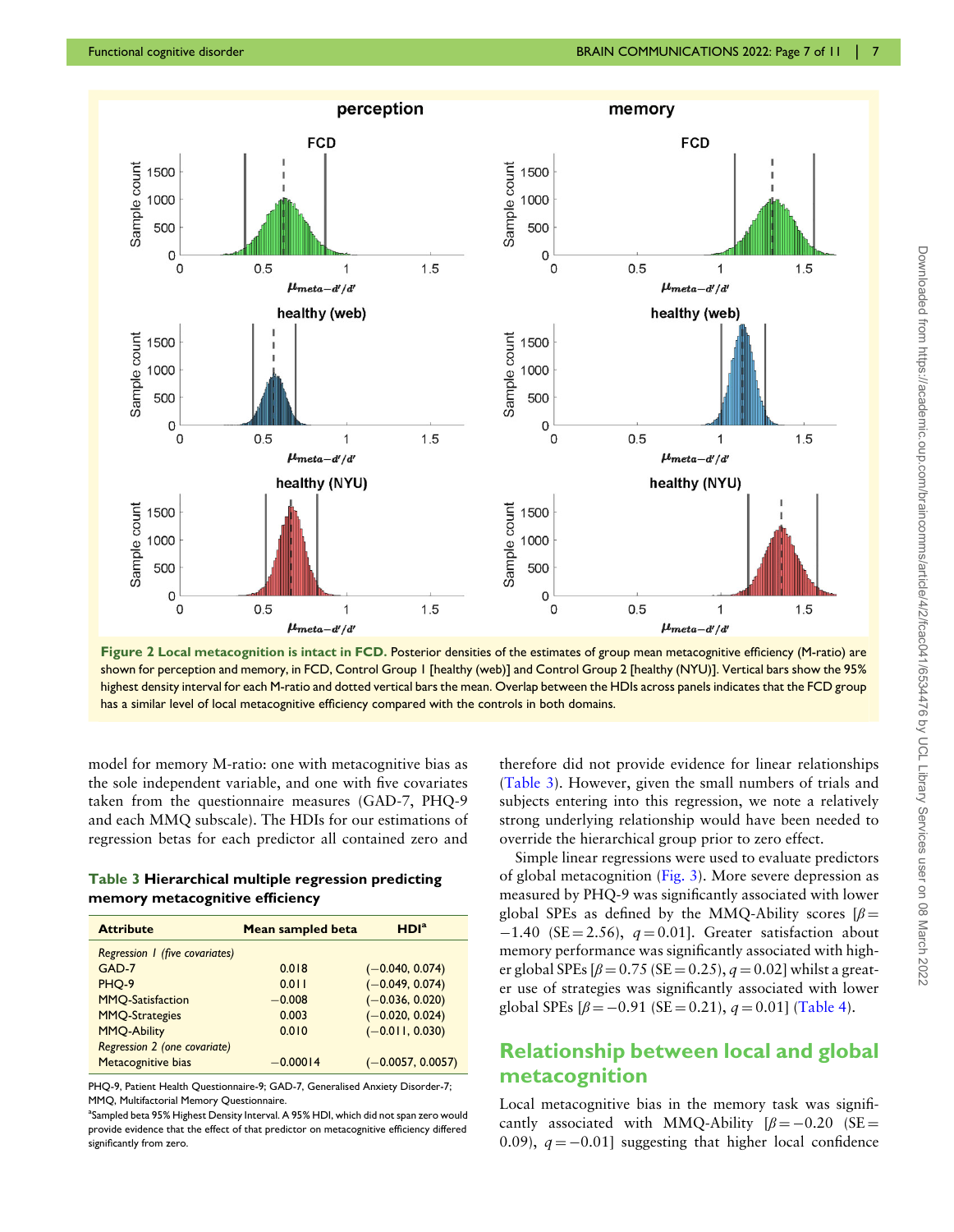<span id="page-7-0"></span>

Figure 3 Relationship of age, affective symptomatology and metacognitive measures with global metacognition. Regression plots for FCD participants with MMQ-Ability score as the dependent variable (y-axis) and the following independent variables: (A) age; (B) GAD-7; (C) PHQ-9; (D) MMQ-Satisfaction score; (E) MMQ-Strategies score; (F) local metacognitive bias in the memory task. β coefficient values are presented along with q values that were calculated following FDR correction using the Benjamini–Hochberg method. GAD-7, Generalised Anxiety Disorder-7; PHQ-9, Patient Health Questionnaire-9; MMQ, Multifactorial Memory Questionnaire. n = 17 as one participant did not complete the MMQ questionnaire.

estimates in the memory task were unexpectedly associated with lower global SPEs about memory.

## **Discussion**

Dysregulated metacognitive processing has been postulated as a unifying mechanism in  $FCD$ ,  $1,5-8$  $1,5-8$  $1,5-8$  A key finding in FCD is self-reports of low confidence in cognitive abilities in the absence of objective deficits, meaning that people with FCD explicitly report a metacognitive symptom. This study, therefore, sought to characterize local and global metacognitive processing in a sample of FCD patients. We found evidence for a dissociation between local and global metacognition: in FCD participants, local metacognitive efficiency was intact, whilst global metacognition was impaired.

Table 4 Association of demographic factors, mood and metacognitive measures with global metacognition (MMQ-Ability)

| <b>Attribute</b>                 | <b>Adjusted beta (SE)</b> | Beta confidence interval | $P-valuea$ | q-value <sup>b</sup> |
|----------------------------------|---------------------------|--------------------------|------------|----------------------|
| Age                              | $-1.01(0.33)$             | $-0.84$ to 0.30          | 0.33       | 0.42                 |
| Gender                           | 1.49(7.36)                | $-14.20$ to 17.17        | 0.84       | 0.840                |
| GAD-7                            | $-0.47(0.77)$             | $-2.11$ to $1.17$        | 0.55       | 0.62                 |
| <b>PHO-9</b>                     | $-1.40(0.56)$             | $-2.59$ to $-0.21$       | 0.004      | 0.01                 |
| <b>MMQ-Satisfaction</b>          | 0.75(0.25)                | $0.23 - 1.28$            | 0.008      | 0.02                 |
| <b>MMQ-Strategies</b>            | $-0.91(0.21)$             | $-1.35$ to 0.47          | 0.001      | 0.01                 |
| Metacognitive bias (memory task) | $-0.20(0.09)$             | $-0.40$ to $-0.01$       | 0.004      | 0.01                 |

GAD-7, Generalised Anxiety Disorder-7; PHQ-9, Patient Health Questionnaire-9; MMQ, Multifactorial Memory Questionnaire. In bold results showing FDR-corrected statistically significant associations.

<sup>a</sup>P-values were analysed by a linear regression model using the ordinary least squares (OLS) method.<br><sup>b</sup>e values were calculated following EDB correction using the Boniamini–Heckberg method

b<sub>q-values</sub> were calculated following FDR correction using the Benjamini–Hochberg method.<br>.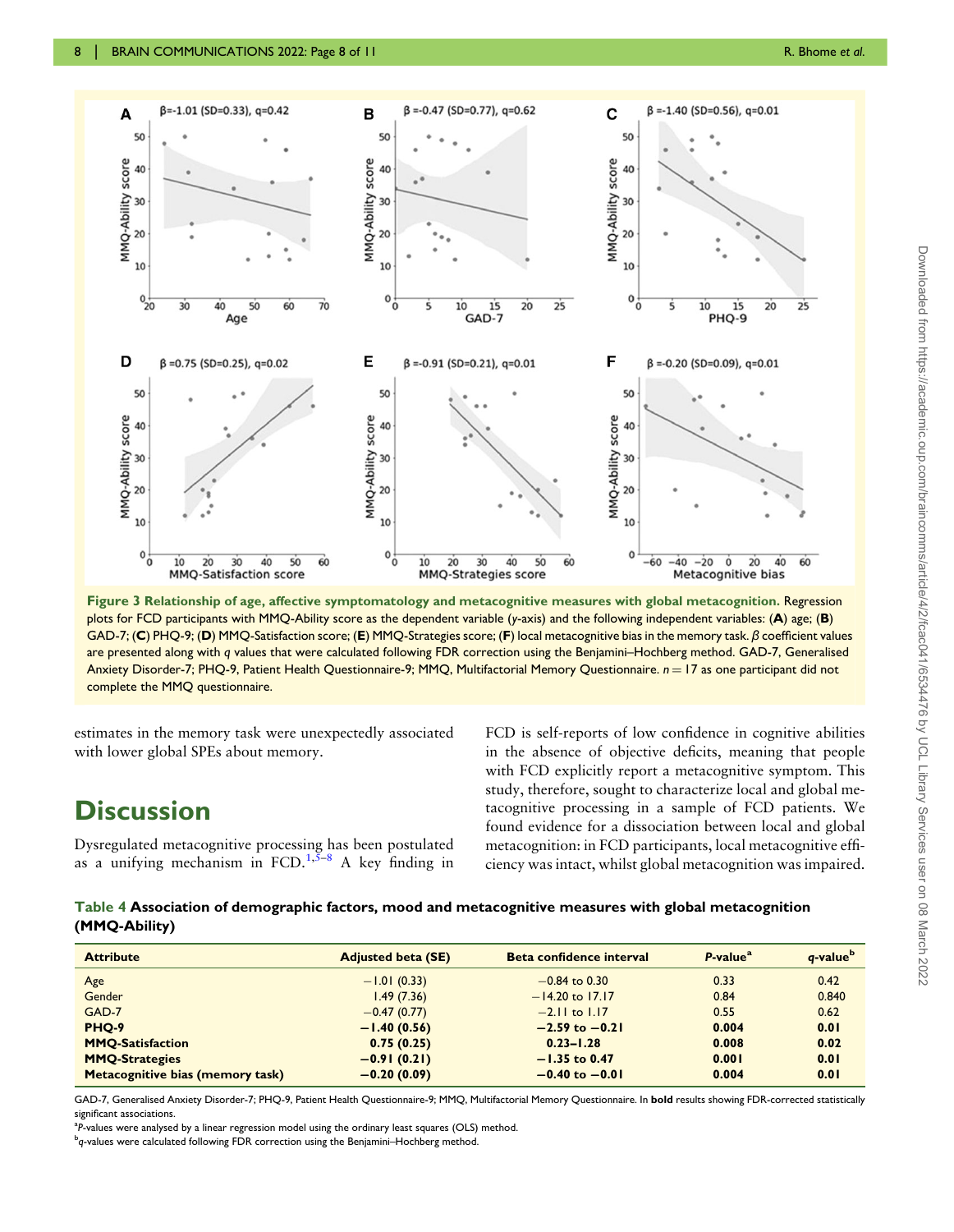Additionally, in FCD, more strongly positive local metacognitive bias and higher depression scores were significantly associated with poorer global metacognition.

In our study, local metacognitive performance in FCD was similar to that in samples of healthy subjects.<sup>[19,20](#page-10-0)</sup> Metacognitive efficiency for memory tasks was higher than that in visual perception tasks as has been reported previously,  $20,30$  which may be due to control processes playing a greater role on decision confidence in memory compared with visual perception tasks and/or differences in the structure of the underlying evidence (perceptual, mnemonic) entering the decision process. $30$ 

<span id="page-8-0"></span>FCD participants had significantly lower self-appraisals of memory ability (lower SPEs) as well as less satisfaction about their memory compared with existing normative data. This is consistent with previous work,  $7,11$  which also used selfreported questionnaires to measure global metacognition.

The dissociation between local and global metacognitive processing that we found in our study went against our primary hypothesis that both of these levels of metacognition would be impaired in FCD. However, it is possible that this dissociation is the very essence of cognitive internal inconsistency which is a canonical feature of  $FCD<sup>2</sup>$  $FCD<sup>2</sup>$  $FCD<sup>2</sup>$  An alternative explanation for our findings is that a person who is overly concerned about their cognitive performance might routinely attend more closely to and monitor that performance, so that they would ultimately develop effective local metacognitive discrimination that is indistinguishable from controls.

A dissociation between local and global metacognition can be explained using a Bayesian model of functional neurological disorder. $31$  Tailoring the model to FCD, this model posits that people with FCD have an abnormal set of expectations—or 'priors', in the Bayesian sense—which contribute to the decoupling of top-down predictions of cognitive performance and bottom-up sensory information about actual cognitive performance. Local metacognition describes the ability to dynamically monitor moment-to-moment cognitive performance, thereby playing a crucial role in evaluating performance on individual decisions.<sup>[32](#page-10-0)</sup> This would correspond to the bottom-up sensory component within such a Bayesian model.

<span id="page-8-2"></span><span id="page-8-1"></span>Meanwhile, global metacognition is characterized by the construction of priors or expectations and if impaired, this prior may lead to predictions of poor cognitive performance. In other words, an abnormal prior (global metacognition) may override intact bottom-up sensory input (local computations of confidence in individual decisions), giving rise to the perceived experience of impaired cognitive performance. In such a computational model, $31$  as has been postulated pre-viously,<sup>[6](#page-9-0)</sup> if higher-order brain functions responsible for local metacognition are uncoupled from the predictions of the prior (shaped by global metacognition), the resulting cognitive difficulties may be perceived as being outside the subject's control.

The relationship between local and global metacognition remains unclear, even in healthy subjects. We found that, in FCD participants, greater local confidence (metacognitive

bias) was significantly associated with lower global metacognitive estimates. This was unexpected, and is in contrast to work in healthy participants which shows that confidence for individual decisions at a local metacognitive level is positively coupled to global SPEs in tasks that require learning about performance over time. $9 \text{ In FCD}$  $9 \text{ In FCD}$ , it is possible that this usage of local confidence signals to update global SPEs becomes disrupted, reflecting a pathological decoupling and loss of interaction between local and global metacognitive processing. Recent work using brain imaging suggests that a midline network spanning the ventromedial prefrontal cortex and precuneus may simultaneously represent both local and global confidence signals—indicating a potential anatomical locus for an interaction between these levels.<sup>[33](#page-10-0)</sup> Such a hypothesis could be further tested in FCD by employ-ing tasks that examine the learning of global SPEs over time.<sup>[9](#page-10-0)</sup> Global confidence estimates can also be incorporated as additional hierarchical levels within Bayesian models of metacognition. Mechanistically, such work could, therefore, also shed light on the mismatch between incorrect top-down predictions and bottom-up sensory input in the Bayesian model of FCD described above.

<span id="page-8-5"></span><span id="page-8-4"></span><span id="page-8-3"></span>A potential therapeutic approach would be to target im-proving global metacognition directly in FCD.<sup>[6](#page-9-0)</sup> Metternich et al. randomized controlled study<sup>34</sup> demonstrated that a group psychological intervention comprising cognitive restructuring and psychoeducation led to significant improvements in memory self-efficacy [derived from three subscales of the Metamemory in Adulthood Questionnaire (MIA)],<sup>[35](#page-10-0)</sup> a measure of global metacognition. Interestingly, global metacognition was significantly improved when measured at 6 months follow-up but not immediately at the end of the intervention, suggesting that it may take time for cognitive restructuring to take place. This delay may conceal the effectiveness of the intervention from clinicians and could contribute to the early termination of some psychological treatments because of lack of perceived efficacy.

<span id="page-8-6"></span>Self-reported symptoms of depression but not anxiety were significantly associated with impaired global metacognition within the FCD group. The increased negative cogni-tions<sup>[21](#page-10-0)</sup> and neuroticism<sup>36</sup> that people with depression experience may extend to their appraisal of their own cognitive performance. It might be expected that as an individual's level of depression increases, their self-appraisal of cognitive performance will become more pessimistic and inaccurate, thereby leading to a reinforcing cycle. Clearly, not everyone with depression presents with global metacognitive deficits but when they arise co-morbidly there is likely to be a synergistic effect.<sup>3</sup>

## <span id="page-8-7"></span>Limitations

The two key variables of interest, local and global metacognition were compared with existing data sets of healthy controls, which were not matched for gender or psychiatric co-morbidities and only one of the control groups was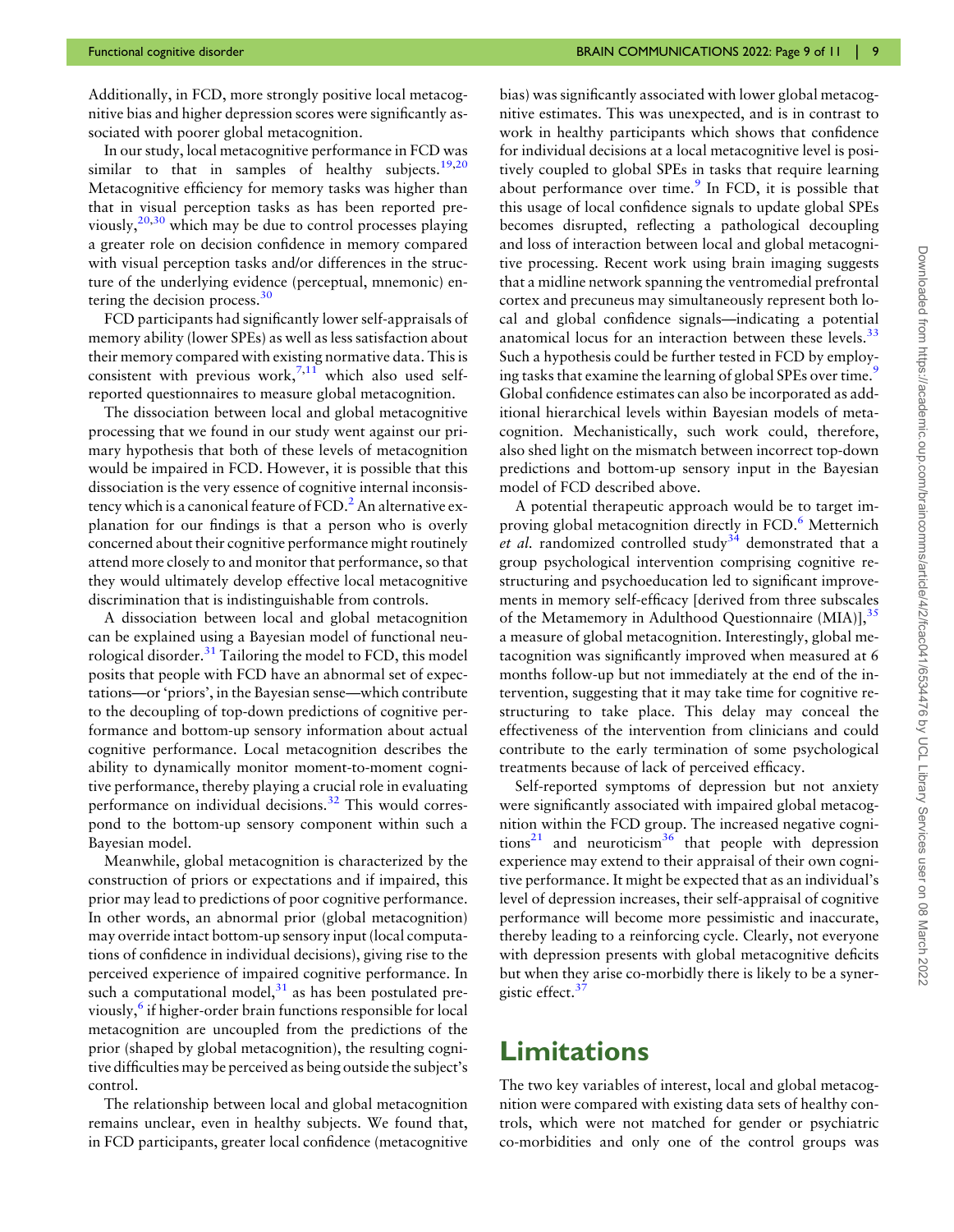<span id="page-9-1"></span><span id="page-9-0"></span>matched for age. In terms of age, participants in one of the comparison groups for local metacognition were significantly younger than our study participants, $20$  although, if anything, there is some evidence that local metacognitive efficiency may worsen with age,  $38$  thereby making our finding of no significant differences in local metacognitive processing between these groups more striking. Furthermore, this control group did not differ in local metacognitive parameters from the age-matched control group and FCD group. MMQ-Ability, which we used to measure global metacognition, has a negligible relationship with age and gender,  $26$  and so not having a gender- and age-matched comparison group for global metacognition is unlikely to have influenced our results.

We did not measure objective cognitive performance in either the FCD or control groups. This is not a limitation when evaluating local metacognition because there is an inbuilt staircase to the computerized task, which adjusts difficulty to ensure all participants have the same accuracy on tasks thereby removing actual objective cognitive performance as a confounder. For global metacognition, objective cognitive performance may vary between the FCD group and normative sample, although reassuringly in neither group were participants with impaired cognitive performance suggestive of neurodegenerative disorders included.

Normative samples were also not matched for levels of depression or anxiety symptoms. This may be relevant in the analysis of local metacognition because previous work has demonstrated that symptom dimensions related to depression and anxiety are associated with slightly higher metacognitive efficiency scores.<sup>39</sup> Future work is required to explore the relationship between depression, FCD and metacognition.

<span id="page-9-2"></span>The measurement of global metacognition relied on the use of the MMQ which is a self-reported questionnaire raising the possibility of response bias. In this regard, the development of behavioural experiments and analysis pipelines that enable global metacognition to be quantified objectively would be timely.<sup>[9](#page-10-0)</sup>

<span id="page-9-4"></span><span id="page-9-3"></span>Finally, FCD is an aetiologically heterogeneous disorder.1,[37,40,41](#page-10-0) The small sample size in this study meant that it was not possible to classify participants with different subtypes of  $FCD$ ,<sup>1,[41](#page-10-0)</sup> and it remains possible that there may be variability in metacognition between these subgroups. Additionally, there is a risk of sampling bias given that participants were recruited from tertiary neuropsychiatric services and may not be representative of the significantly wider population of FCD patients who are managed in primary and secondary care.<sup>1</sup>

## **Conclusions**

Our findings suggest a decoupling of metacognitive processes in people with FCD wherein local metacognition is intact but global metacognition is impaired. Future work should incorporate recently developed behavioural experiments and Downloaded from https://academic.oup.com/braincomms/article/4/2/fcac041/6534476 by UCL Library Services user on 08 March 2022 Downloaded from https://academic.oup.com/braincomms/article/4/2/fcac041/6534476 by UCL Library Services user on 08 March 2022

analysis pipelines that evaluate how local metacognition in-fluences global metacognition.<sup>[9](#page-10-0)</sup> A potential mechanistically plausible treatment may focus on re-establishing links between local and global metacognition.

In the meantime, given the lack of consensus on treatment in clinical practice, a psychological intervention focussed on improving global metacognition through cognitive restructuring and psychoeducation may be beneficial for FCD patients.

## Acknowledgements

We thank Dr Jorge Morales for providing full and swift access to data re-analysed here, as well as to relevant analysis code.

## Funding

R.B. is supported by a Wolfson-Eisai Clinical Research Training Fellowship. R.J.H. is supported by the National Institute for Health Research University College London Hospitals Biomedical Research Centre (NIHR UCLH BRC). A.M. is supported by the Mental Health and Justice Project funded by the Wellcome Trust (203376/2/16/Z). The Wellcome Centre for Human Neuroimaging is supported by core funding from the Wellcome Trust (203147/ Z/16/Z). S.M.F. is supported by a Sir Henry Dale Fellowship jointly funded by the Wellcome Trust and the Royal Society (206648/Z/17/Z). J.D.H. is funded by a Wellcome Clinical Research Career Development Fellowship (214547/Z/18/Z). For the purpose of Open Access, the author has applied a CC-BY public copyright licence to any author accepted manuscript version arising from this submission.

## Competing interests

The authors report no competing interests.

### References

- [1](#page-1-0). McWhirter L, Ritchie C, Stone J, Carson A. Functional cognitive disorders: A systematic review. Lancet Psychiatry. 2020;7: 191–207.
- [2](#page-1-1). Ball HA, McWhirter L, Ballard C, et al. Functional cognitive disorder: Dementia's blind spot. Brain. 2020;143:2895–2903.
- [3](#page-1-2). Fleming SM, Dolan RJ, Frith CD. Metacognition: Computation, biology and function. Philos Trans R Soc Lond B Biol Sci. 2012; 367:1280–1286.
- [4](#page-1-2). Nelson TO, Narens L. Metamemory: A theoretical framework and new findings. In Bower GH, ed. The psychology of learning and motivation. Academic Press; 1990; 125–173.
- [5](#page-1-0). Bharambe V, Larner AJ. Functional cognitive disorders: Demographic and clinical features contribute to a positive diagnosis. Neurodegener Dis Manag. 2018;8:377–383.
- [6](#page-1-0). Bhome R, McWilliams A, Huntley JD, Fleming SM, Howard RJ. Metacognition in functional cognitive disorder—a potential mechanism and treatment target. Cogn Neuropsychiatry. 2019;24: 311–321.